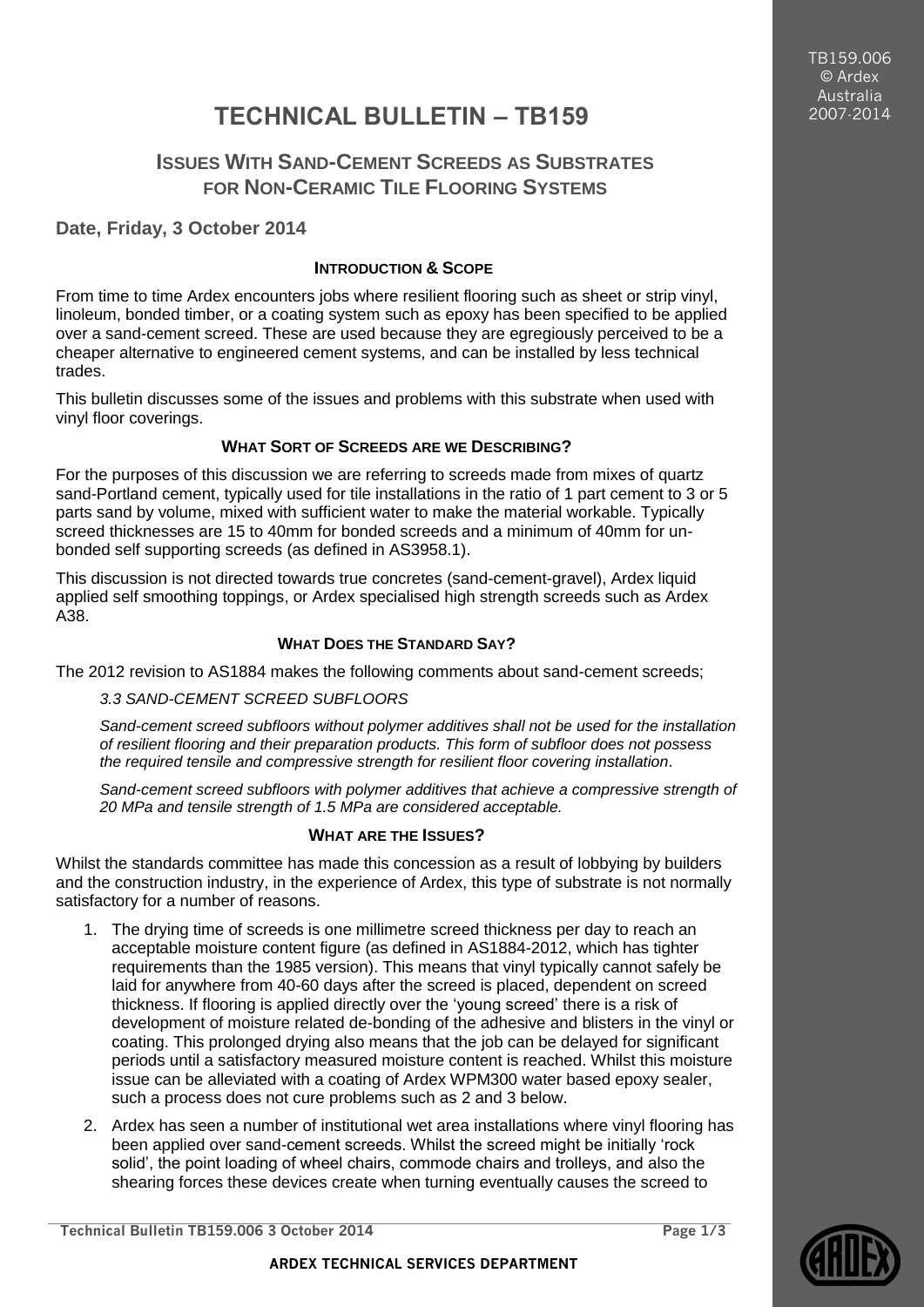break down and fail. The vinyl then breaks away from the weakened surface, taking the top layer with it.

Ardex has also inspected installations where epoxy coatings have lifted the top off the 'screed' in sheets as a result of drying tension, and also where bonded timber has torn chunks out of the screed when it has moved after being subjected to moisture change related movements.

Whilst concrete typically has compressive strengths from 20MPa upwards (minimum required), sand cement screeds are commonly in the range 1 to 5MPa so are not very strong. To some extent low strength can be ameliorated by the use of additives such as Ardex Abacrete or Ardex WPM405 to the gauge water, but this still does not increase the strength to that of sound concrete, or get around slow drying and cure. To achieve even 10MPa is not easy with sand-cement, and to have a hardness of 20MPa or tensile of 1.5MPa requires correct densification and good compaction, which is rare in the Australian building environment.

The low strengths usually seen are not as problematic where a hard floor covering such as ceramic tiles are installed, but when a thin soft covering such as vinyl or low thickness epoxy coating is used, loads are applied more directly to the screed itself.

There is no easy way to determine whether a screed is sound enough by visual examination, and the only way is to conduct a program of tensile surface tests throughout the screed installation area. That being said, the properties of a screed can vary by the metre so even this is not a 'bullet proof' proposition.

- 3. Sand-cement screeds suffer from great variability in properties including sand-cement ratios, quality of mixing and degree of aeration, degree of compaction, and amount of gauge water used. These variability issues make traditional sand-cement screeds unsuitable for direct application of thin floorcoverings where a consistent and sound substrate is required.
- 4. So called Granolithic screeds provide a stronger screed than pure sand-cement because the range in aggregate size (typically 0.1 to 4mm size sand and gravel) provides a more effectively packed matrix. These screeds can achieve the required strengths with the correct compaction, however drying times are still problematic and smoothness is not guaranteed. It can also be difficult to obtain correctly graded sandaggregates.
- 5. The use of reactive 'densifiers' is not an absolute cure to strengthen a sand-cement screed because they do not work as effectively on the open matrix of a screed. If there is insufficient cement in the screed then the reaction cannot occur effectively anyway. By the same token application of epoxy binders may not also harden up a screed sufficiently, or worse will only harden the surface leading to formation of a crust over weak material.
- 6. Sand-cement screeds often do not provide a sufficiently flat-smooth surface for vinyl where even small irregularities can show through. The required flatness and smoothness defined in AS1884-2012 are:

#### *3.1.1.4 Surface quality*

*The surface of a concrete subfloor shall be thoroughly checked for the following:*

*(a) Planeness When a straightedge 2000 mm long is placed at rest at two points 2000 mm apart on the surface, no part of the surface shall be more than 4 mm below the straightedge.*

*(b) Smoothness When a straightedge 150 mm long is placed at any position at rest at two points on the surface, no part of the surface shall be more than 1mm below the straightedge.*

*(c) Soundness The surface shall be without cracks, crazing, dusting, rain damage, spalling, efflorescence or blistering.*

Sand-cement screeds would require high levels of preparation to achieve these figures, however the required compaction to create the strength needed would also assist in the flatness and smoothness.



**Technical Bulletin TB159.006 3 October 2014 Page 2/3**